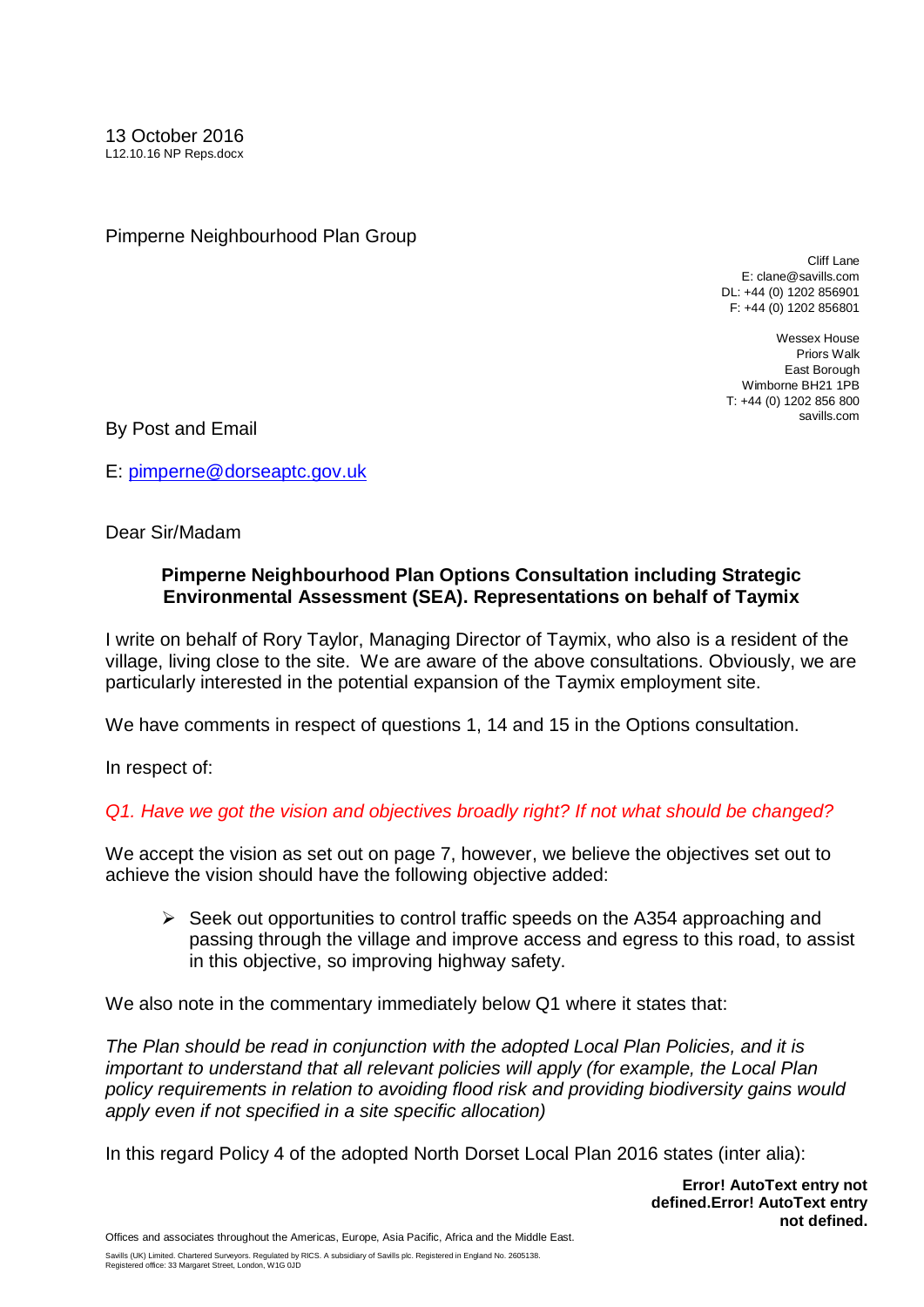*Where development takes place, buffers should be provided to environmental assets to improve their biodiversity value and facilitate adaption to climate change. Where opportunities exist, new habitats should be created to enhance this network further.*

*Developments that offer gains in biodiversity, whether through restoration of habitats or the creation of linkages between existing sites, will be looked upon favourably in the decisionmaking process.*

Both of Taymix's proposals, the smaller and the larger, have substantial landscape buffers and new diversity areas adjacent to the existing stream and both are well away from flood risk areas.

*Q14. Do you consider that the small extension south of Taymix should be included as an employment allocation (and therefore not part of the important gap)? If allocated for development, do you agree with the issues that need to be addressed (as set out in the overall conclusions)?*

and

## *Q15.Do you consider the Neighbourhood Plan group were wrong to discard the larger extension to Taymix? If so, why.*

These questions cover the two proposals by Taymix for the expansion of their site - the smaller proposal, covered by Q14, and larger proposal, covered by Q15. Both, we contend, provide important opportunities for expansion of local businesses and additional employment adjacent to the village; as such it is sustainable development.

In landscape terms, we do not believe the impact of the larger scheme to be much greater than the smaller scheme, because of the low-lying nature of the field and the substantial landscaping proposed. The larger scheme could actually have a greater screening effect, of not only the development it proposes, but also the existing Taymix site and the adjoining employment site to the east. We believe the larger scheme is also a better option to cater for any expansion needs of the occupiers of that adjoining site, both in landscape and highway terms.

We note on page 26 of the draft Plan that reference is made to the smaller site and the southern limit of the playing field to the west. In considering both the smaller and larger sites, reference should also be made to the adjoining employment site to the east, which extends considerably further south than the existing Taymix site and is on higher ground.

In the general principles for the Landscape Character Policy, set out on page 9, the last principle is that:

√ *Development should not reduce the clear distinction between Blandford Forum / Letton Park and the village of Pimperne*